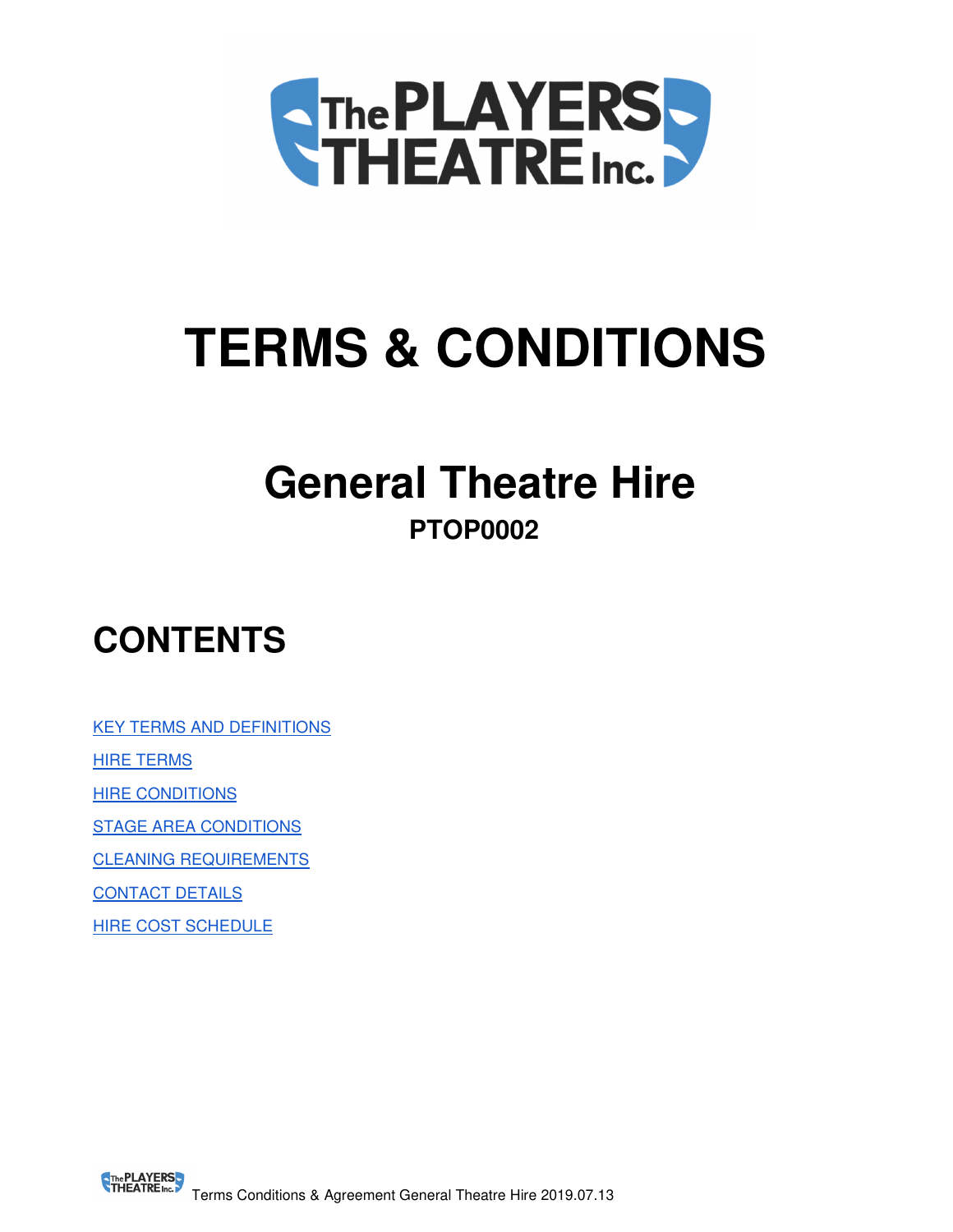# KEY TERMS AND DEFINITIONS

- Committee shall mean the Management Committee of The Players Theatre Inc.
- Players shall mean The Players Theatre Inc.
- PH shall mean the Principal Hirer.
- FOH shall mean Front Of House Manager (Players appointed member for the hire)
- VS shall mean Venue Supervisor.
- THO shall mean Theatre Hire Officer
- TO shall mean Technical Officer

# HIRE TERMS

- A request to hire the theatre must be sent via email to theatrehire@playerstheatre.org.au
- This request must be received thirty (30) days prior to the event dates requested.
- No theatre hire requests may be made to general theatre members.
- PH shall wait for confirmation of dates prior to make further arrangements.
- The PH is responsible for all fees and charges due and must sign the hiring agreement.
- A deposit of 50% of the total hire charge (or otherwise negotiated amount) plus the bond (\$300.00) will be due after PH has received approval of the hire dates and details. Proof of payment, along with the signed agreement, must be received by email to theatrehire@playerstheatre.org.au at least fourteen (14) days prior to the first day of hire.
- Additional charges may be incurred for damages to Players equipment, infrastructure. (Reasonable wear and tear accepted.) Any additional charges will be invoiced with remaining theatre hire fees in the final invoice.
- We reserve the right to invoice additional fees if the theatre is left in a severely dirty state.
- The balance of monies due must be paid within seven (7) days from the Hire Date. Any Ticket Sales revenue will be paid to the PH less any monies owed to Players within (7) days from the Hire Date.
- The Committee reserves the right to refuse any booking request. The Committee further reserves the right to cancel a booking at its own discretion.
- In the event of cancellation by the PH none of the deposit will be refunded. The bond will be refunded.
- If the Committee cancels the booking the deposit will be fully refunded.
- The Committee will accept no responsibility for any booking not made in accordance with the above clauses.
- The PH shall be responsible for all copyrights, fees and performing rights. Any breaches of these rights will be the sole responsibility of the PH.
- PH should address all hire related correspondence to theatrehire@playerstheatre.org.au (see contact details page 9.)
- Basic auditorium and fluorescent lighting above the stage and stage apron is supplied.
- Any lighting effect that includes the use of the lighting board or dimmer control circuits will require special arrangements with the Players Sound and Lighting technicians.
- In house audio equipment is available and will be operated from the Sound and Lighting Box by Players' Sound and Lighting Technician.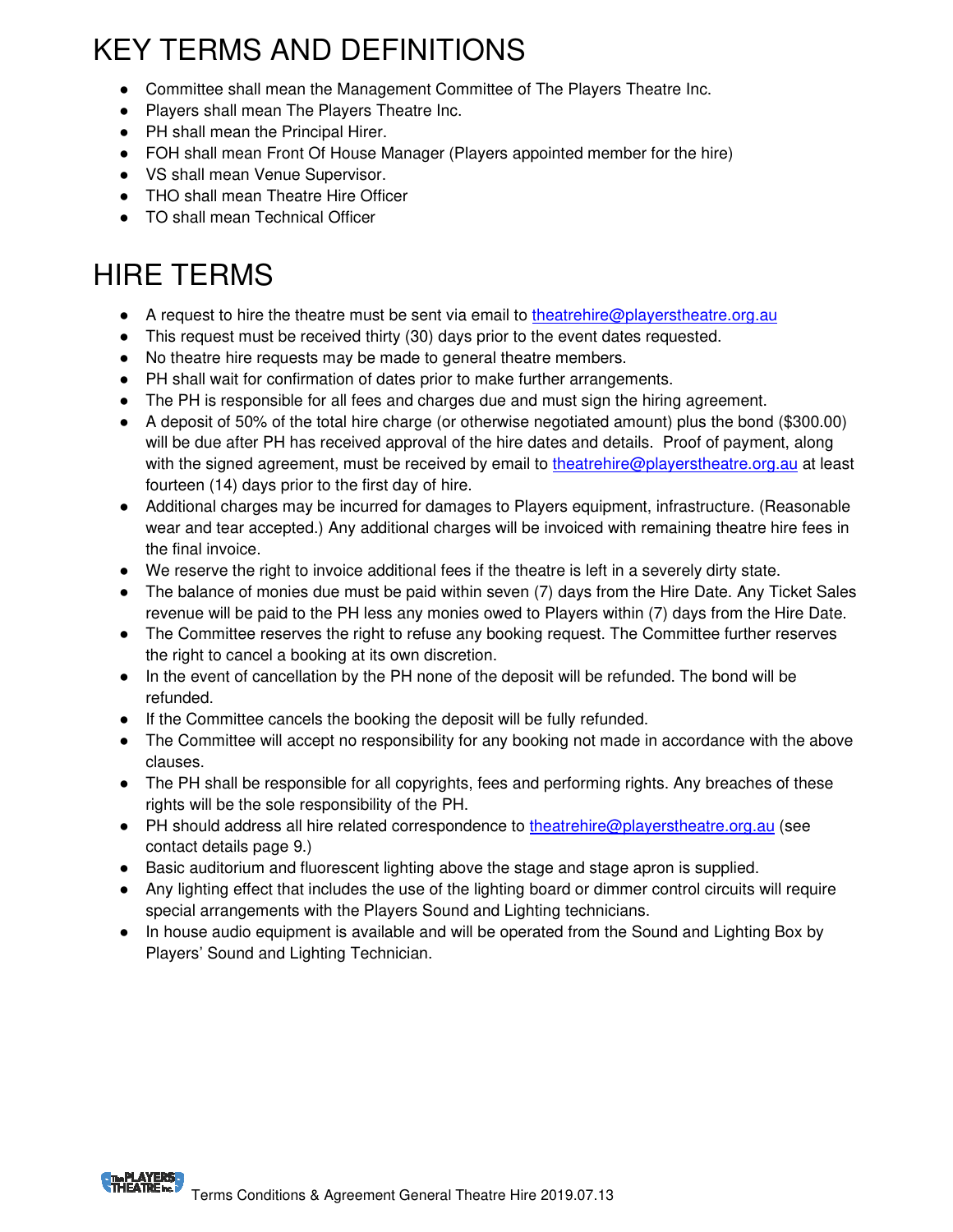# HIRE CONDITIONS

- Royalties, where necessary, will be paid by the hirer before the performance date (or as requested by the publishing company) and proof of payment must be given to the THO prior to the performance. (NOTE: Maximum seating capacity of the theatre is **225.**)
- Hirers may provide their own Stage Manager who must work cooperatively with Players' technical staff and the Venue Supervisor provided by Players.
- PH is responsible for management of the stage area they have hired, whether a manager is provided or not.
- PH is responsible for the provision of ushers if they are required.
- If your production requires the use of a gun or sword of any description (including imitation), the name of the licensed armorer responsible must be provided. Copies of any legal forms must be attached to your hire agreement. Prior notice in writing must be given if you intend to shoot blanks.
- Food other than that purchased at the bar must not be taken into the auditorium at any time during rehearsals or performances. Sealed water bottles may be used in the wings and auditorium. Cast members may bring personal refreshment into the dressing room areas. (All food scraps and containers (packaging) must be disposed of in kitchen bin and NOT in dressing rooms)
- Illicit drugs of any kind must not be brought into the premises or used in any production.
- Alcohol is strictly forbidden to be served or consumed on the premises unless there is an authorised Players' RSA present.
	- Alcohol may be consumed in the auditorium during performances only but must be in disposable plastic cups supplied by the Players' Bar. (No alcohol is permitted during rehearsals)
	- Liquor licensing restrictions are in place and alcohol cannot be consumed in the dressing rooms or outside the theatre premises.
	- No alcohol is permitted on stage and alternatives to simulate alcohol must be used.
	- All PH and their associates must comply with the approved conditions of the liquor licence.
	- Alcohol must be purchased at the Players Bar only. (Our licence does not include BYO)
- Chewing gum is not permitted on stage or backstage area.
- Streamers, flags, and decorations (posters, flyers, balloons, tinsel) must be approved by the Committee prior to hire.
- Players shall not be responsible for any loss, destruction, or damage to any property whatsoever which is brought into the theatre during the period of hire. All PH and their associates bring their own property to the theatre at their own risk. With the exception of box office and bar sales, the theatre does not provide any secure facilities to store valuables or personal belongings on site. Where possible it is better for the PH to discourage their associates from bringing valuables onto the premises.
- The PH shall provide the following (if required):
	- Ushers/Usherettes (If tickets are numbered)
	- Ticket Sellers (If tickets available at the door. Box Office is not available without prior consent. See 3.17)
	- Stage Manager (If required. See 3.2)
	- Cast Supervisor
	- Four (4) seats per performance to be reserved for venue.
- Players will provide the following:
	- Venue Supervisor for all productions. (This is mandatory due to Emergency and Evacuation policy)
	- Kiosk/Bar Staff (If PH requests bar service only Players Theatre members shall operate the bar)

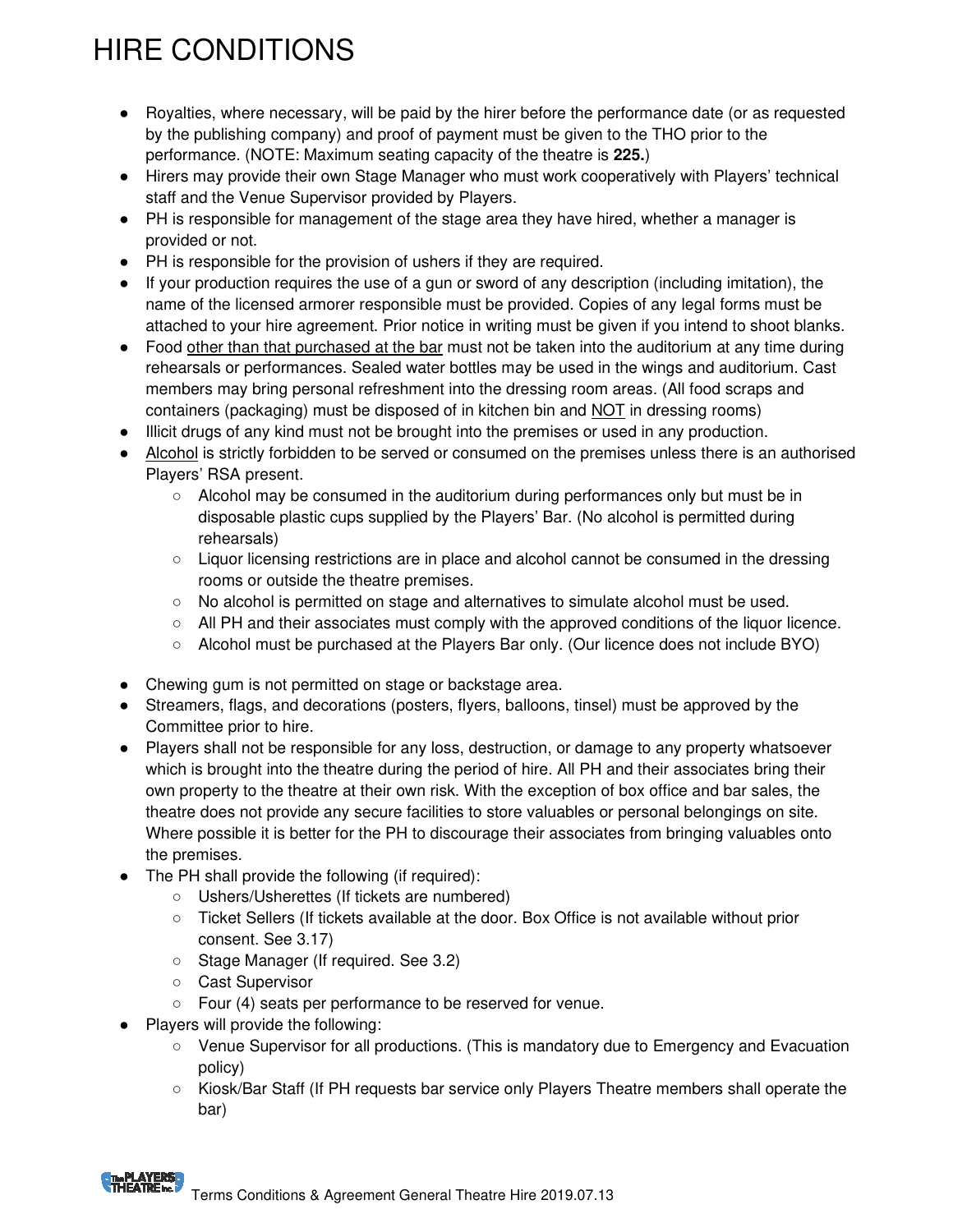- Box Office staff (If prior request from PH has been received)
- 1 x Technical operator (sound and lighting).
- All areas of the building shall be accessible to any member of the Committee at any time during the period of hire.
- Excessive noise outside the theatre premises is not permitted.
- Players is not responsible for the loss or damage to any vehicles parked within the theatre precinct at any time.
- All those responsible for managing (including stage management) and coordinating the use of the theatre must be fully conversant and comply with relevant Policy and Procedures outlined by Players. This includes the WHS, Evacuation Plan, code of conduct and the Front of House Policy.
- By signing the Theatre Hire Agreement, the PH confirms they have read and agree to the Terms and Conditions in this document.
- The Players Box Office shall not be available for ticket sales (unless prior consent has been given)
	- Request for Box Office must be received at time of booking.
	- A Players Box Office Manager must be in attendance on all occasions the Box Office is requested.
	- Charges apply for Players printed tickets (See 6. Hire Cost Schedule)
- When hiring full stage facilities, the PH must also provide a copy of **Certificate of Currency for Public Liability Insurance** (minimum \$10,000,000) at the time of deposit payment.
- The Venue Supervisor is the Players member in charge of the hire.
	- PH will liaise with Venue Supervisor for all matters during the hire.
	- Venue Supervisor will open and close the theatre at the agreed hire times.
	- PH must vacate the premises at the agreed end of hire time.
	- Any changes to the agreed hire times must be received in writing prior to the event.
	- Additional hire fees may be charged for late departure or early arrival.
- Kitchen facility including refrigerator (for tea/coffee) are included in the hire.
	- PH to provide own tea, coffee, sugar, and milk.
	- Kitchen crockery and cutlery is available for use (must be washed and returned to cupboards)
	- Breakages are to be reported (additional costs will be incurred)

# STAGE AREA CONDITIONS

- No fireworks, pyrotechnics, explosive devices, firearms, or flammable materials shall be used on the stage without written permission from Players. (On request, Players will provide necessary requirements at the time of application. Players reserves the right to deny any request to use the above. Players will assess the request based on WHS and risk management principles.)
- The placing of lights, lighting equipment, sound equipment, speakers, and the erection of stage settings and other equipment, shall be carried out only under the direct supervision of the TO.
- The theatre has one (1) 3 phase power outlet that may be used by the hirer for additional lights on stage: suitable for a 12 outlet (2400W per outlet) dimmer.
- Connection to, or adjustment of the Players lights or lighting/sound equipment shall be carried out only under the direct supervision of the TO.
- Control of the Players stage lighting/sound equipment during the function shall be carried out only by the person approved by the TO.